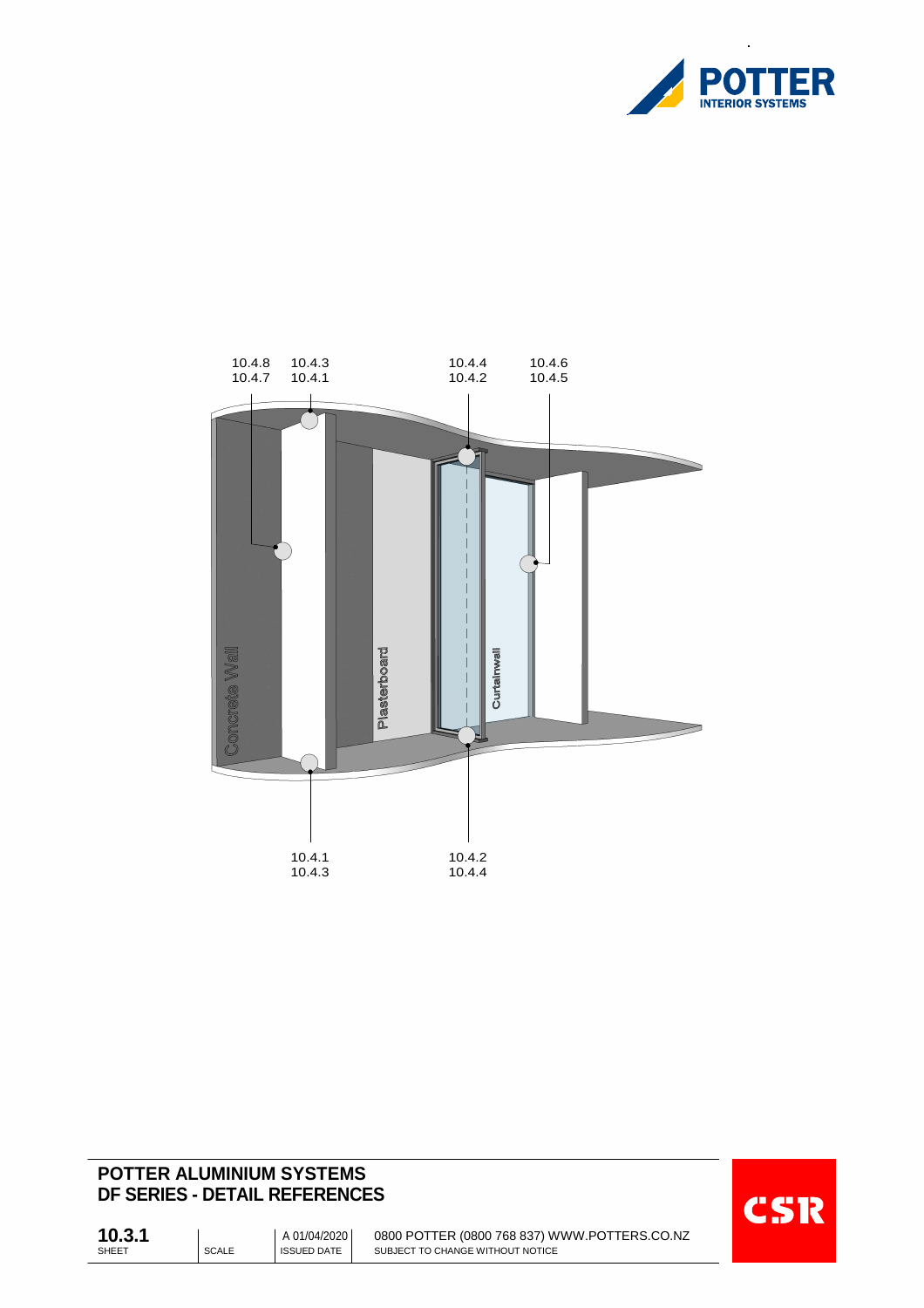

 $\overline{\phantom{a}}$ 



# **POTTER ALUMINIUM SYSTEMS DF SERIES - SUITE PROFILES**



SHEET SCALE SCALE SHEET 0800 POTTER (0800 768 837) WWW.POTTERS.CO.NZ SUBJECT TO CHANGE WITHOUT NOTICE **10.3.2** | 1:5@A4 01/04/2020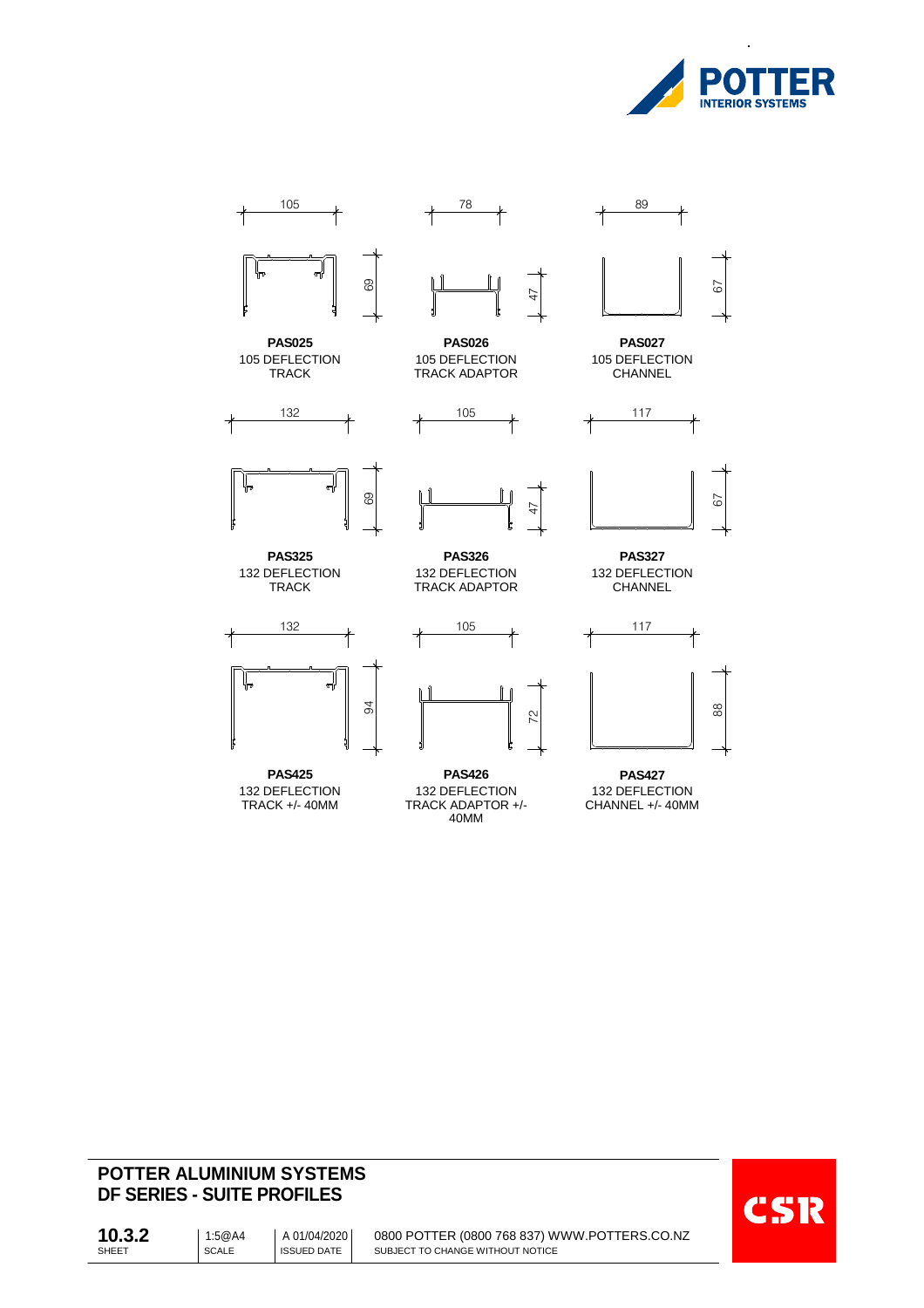



## **POTTER ALUMINIUM SYSTEMS DF SERIES 132 - 92MM +-- 25MM DEFLECTION STEEL STUD WALL CROSS SECTION**



SHEET SCALE SCALE SHEET 0800 POTTER (0800 768 837) WWW.POTTERS.CO.NZ SUBJECT TO CHANGE WITHOUT NOTICE **10.4.1** | 1:2@A4 01/04/2020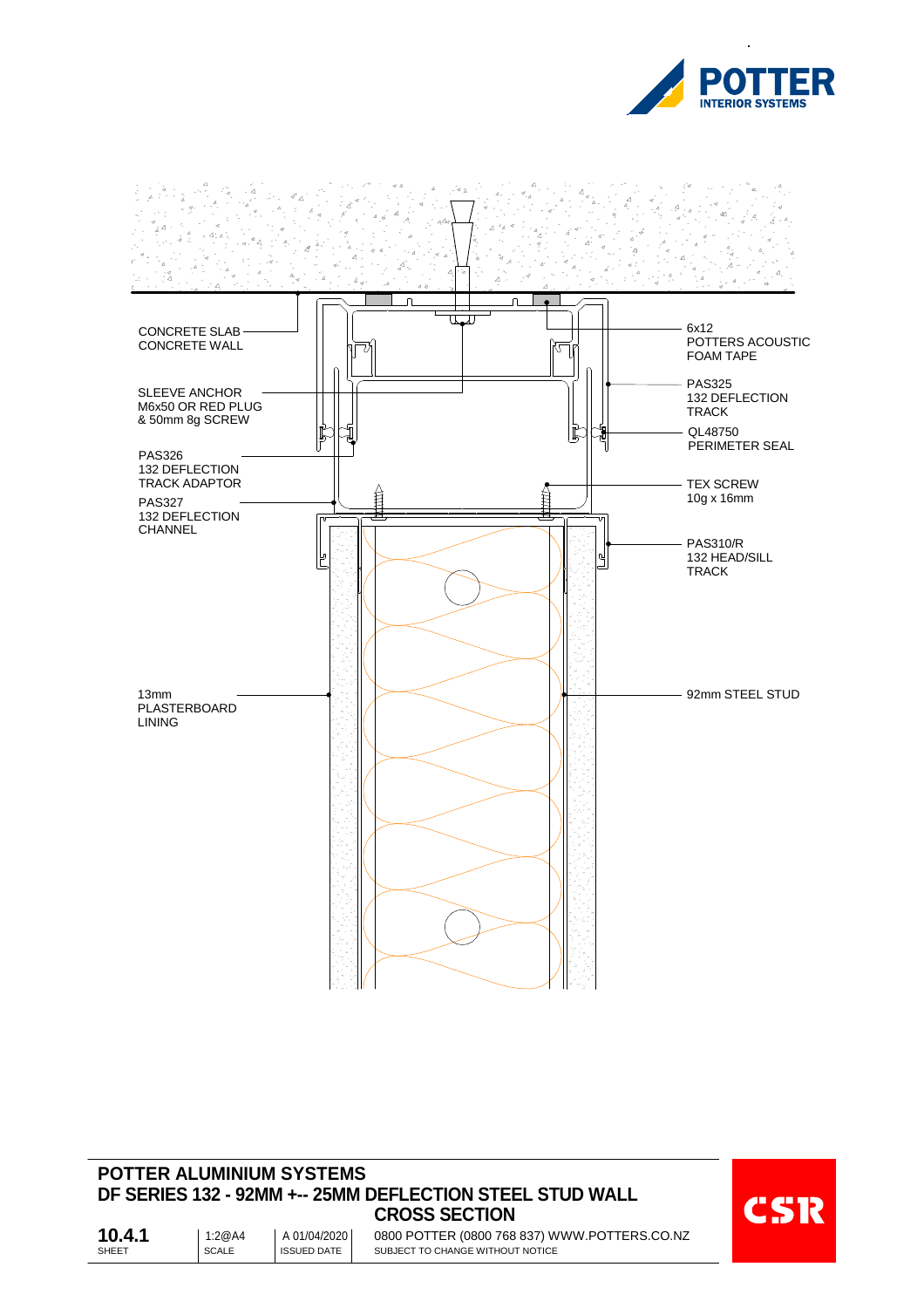



#### **POTTER ALUMINIUM SYSTEMS DF SERIES 132 - 92MM +-- 25MM DEFLECTION GLAZING CROSS SECTION**



SHEET SCALE SCALE SHEET 0800 POTTER (0800 768 837) WWW.POTTERS.CO.NZ SUBJECT TO CHANGE WITHOUT NOTICE **10.4.2** 1:2@A4 01/04/2020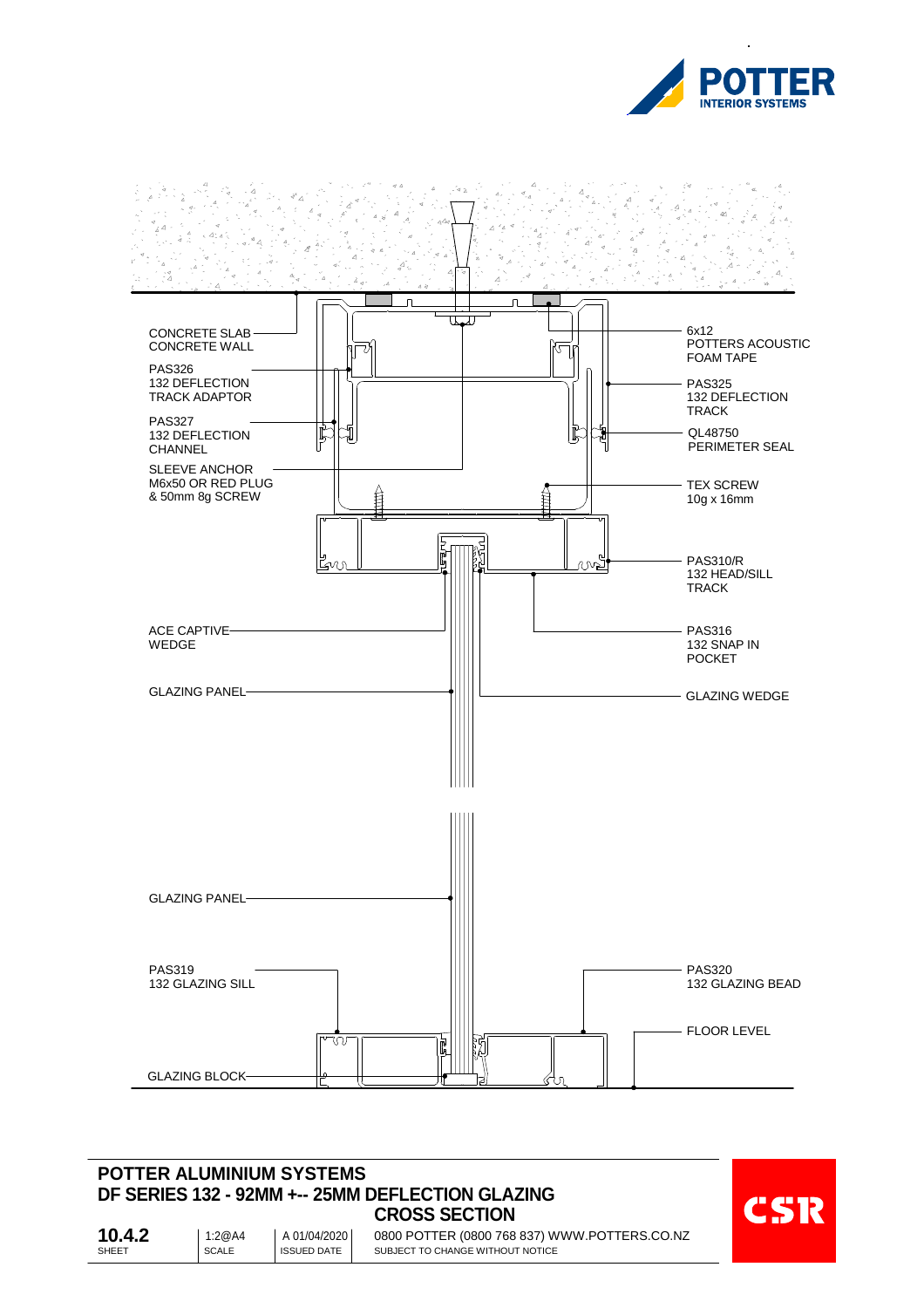



#### **POTTER ALUMINIUM SYSTEMS DF SERIES 105 - 64MM +-- 25MM DEFLECTION STEEL STUD WALL CROSS SECTION**



SHEET SCALE SCALE SHEET 0800 POTTER (0800 768 837) WWW.POTTERS.CO.NZ SUBJECT TO CHANGE WITHOUT NOTICE **10.4.3** 1:2@A4 01/04/2020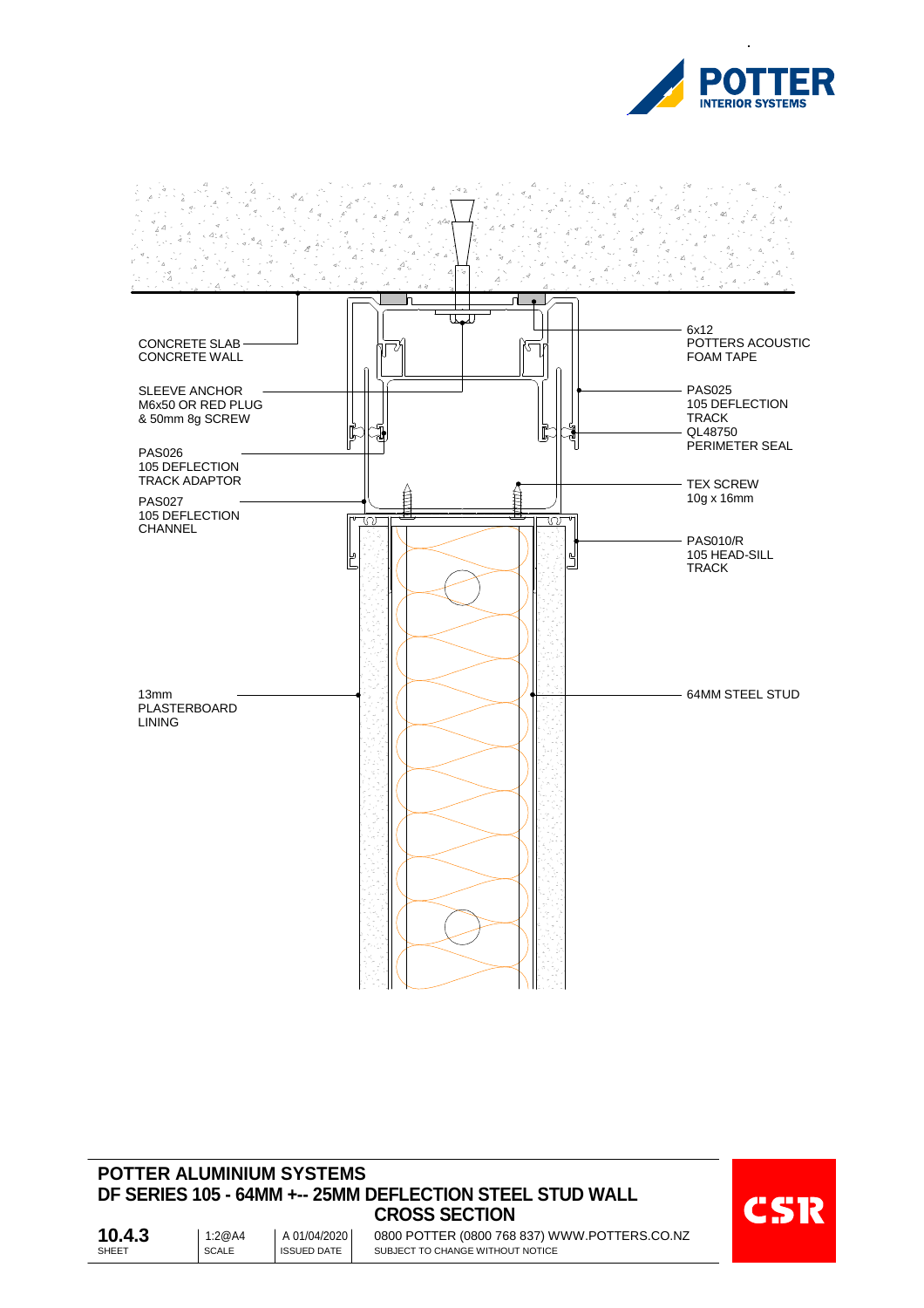



#### **POTTER ALUMINIUM SYSTEMS DF SERIES 105 - 64MM +-- 25MM DEFLECTION GLAZING CROSS SECTION**



SHEET SCALE SCALE SHEET 0800 POTTER (0800 768 837) WWW.POTTERS.CO.NZ SUBJECT TO CHANGE WITHOUT NOTICE **10.4.4** 1:2@A4 01/04/2020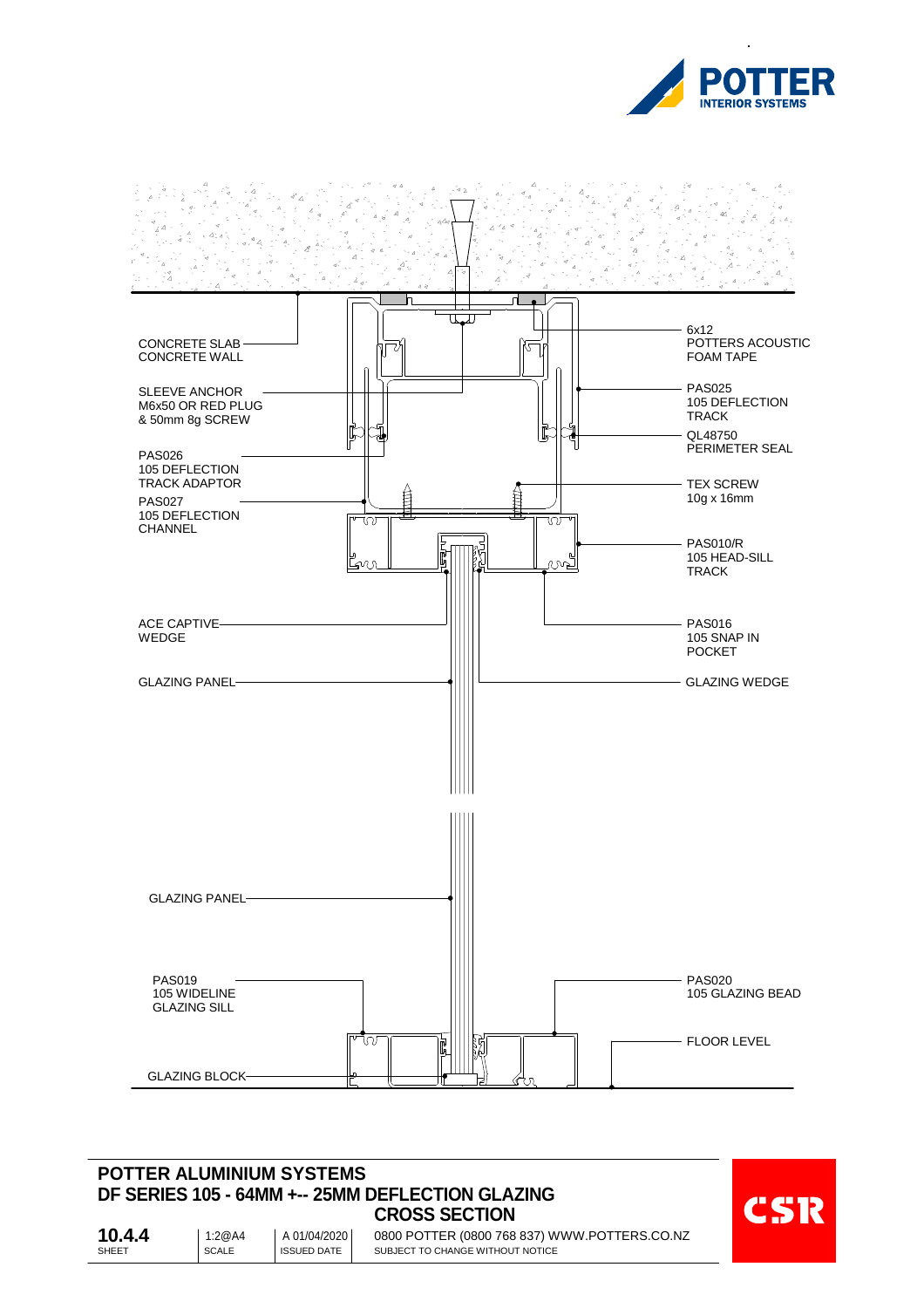



# **POTTER ALUMINIUM SYSTEMS DF SERIES 105 - 64MM +-- 25mm DEFLECTION 64mm STEEL STUD PLAN VIEW**



SHEET SCALE SCALE SHEET 0800 POTTER (0800 768 837) WWW.POTTERS.CO.NZ SUBJECT TO CHANGE WITHOUT NOTICE **10.4.5** 1:2@A4 01/04/2020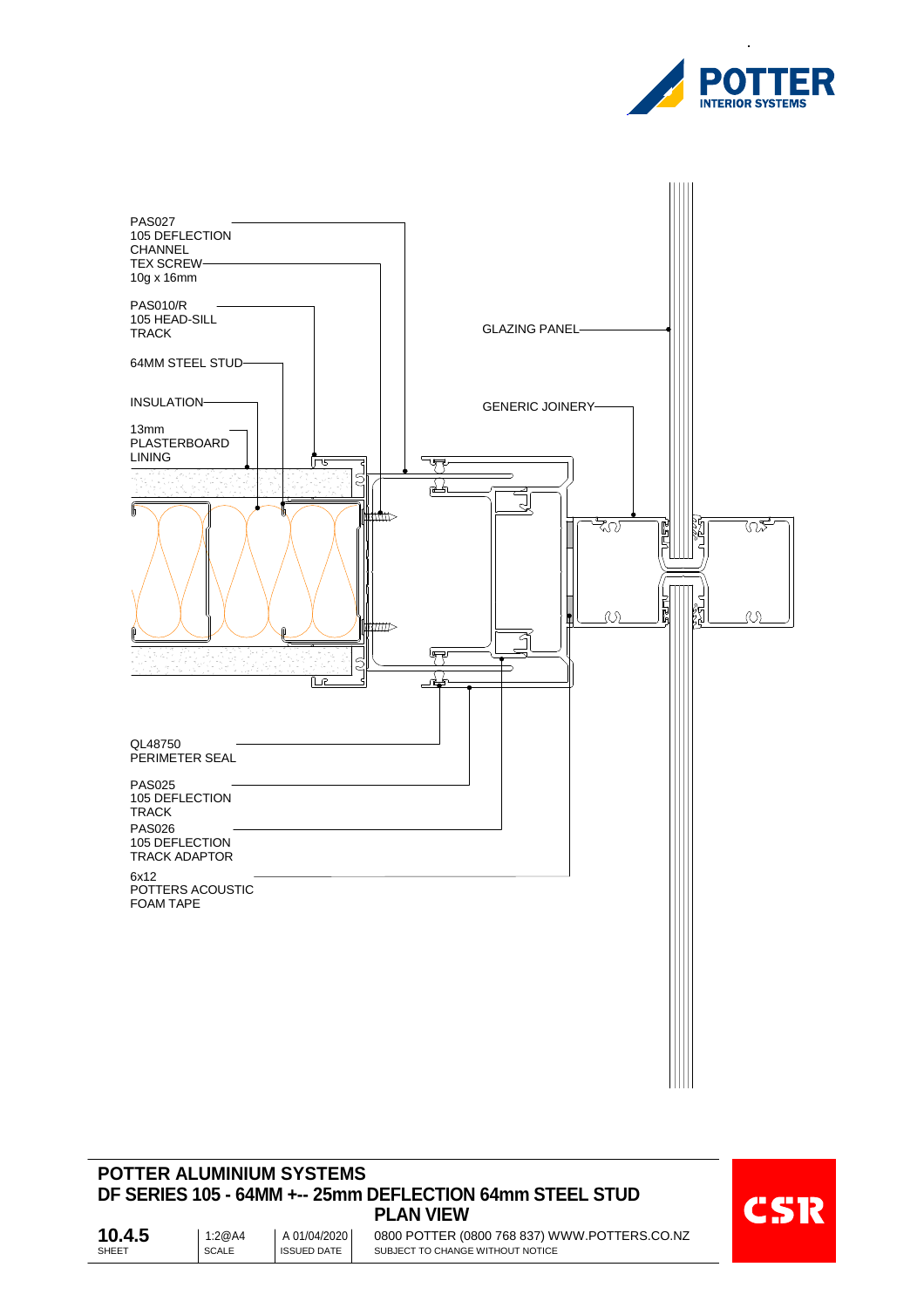



#### **POTTER ALUMINIUM SYSTEMS DF SERIES 132 - 92MM +-- 25mm DEFLECTION 92mm STEEL STUD PLAN VIEW**



SHEET SCALE SCALE SHEET 0800 POTTER (0800 768 837) WWW.POTTERS.CO.NZ SUBJECT TO CHANGE WITHOUT NOTICE **10.4.6** 1:2@A4 01/04/2020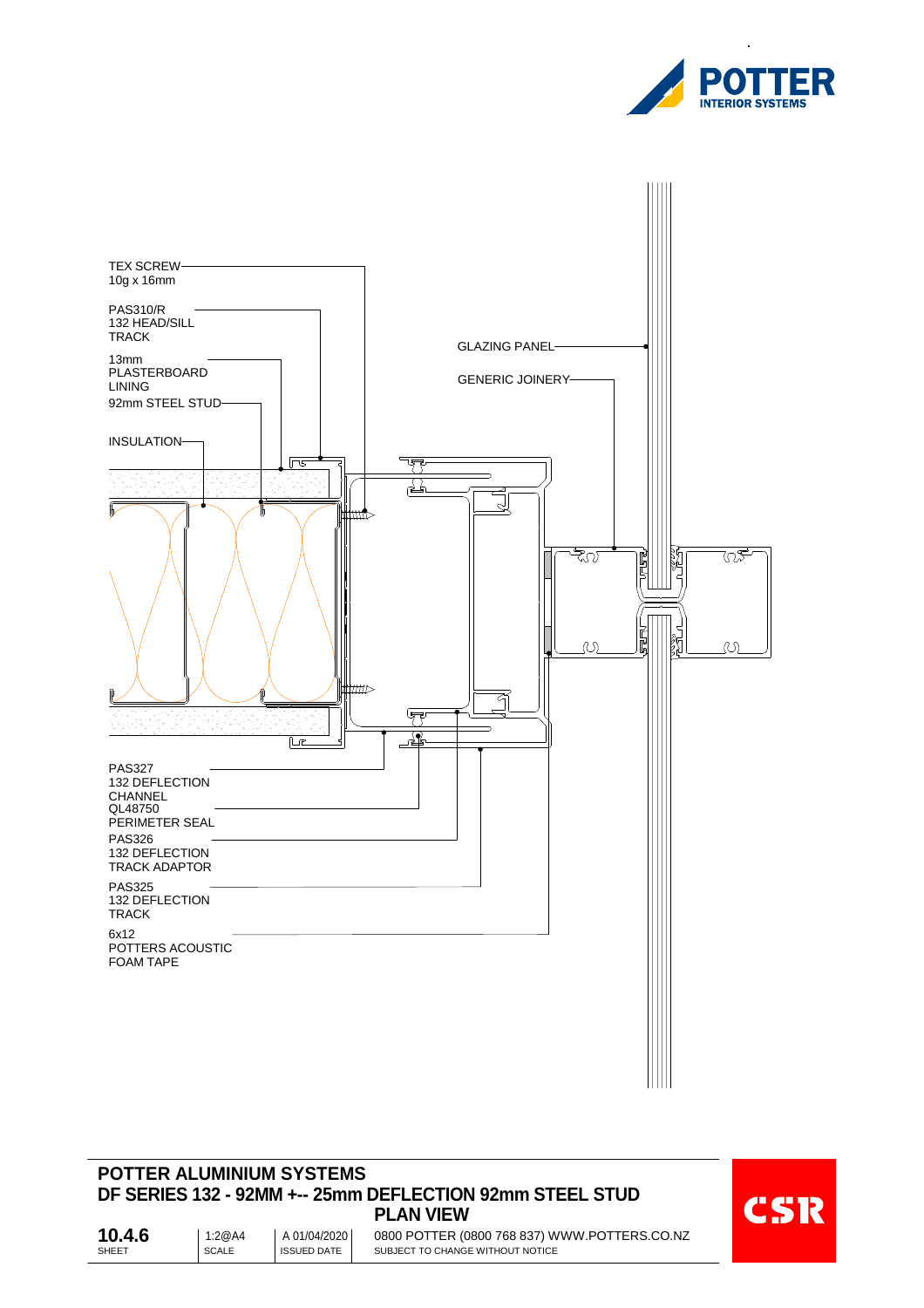



#### **POTTER ALUMINIUM SYSTEMS DF SERIES 105 - 64MM +-- 25mm DEFLECTION 64mm STEEL STUD PLAN VIEW**



SHEET SCALE SCALE SHEET 0800 POTTER (0800 768 837) WWW.POTTERS.CO.NZ SUBJECT TO CHANGE WITHOUT NOTICE **10.4.7** | 1:2@A4 01/04/2020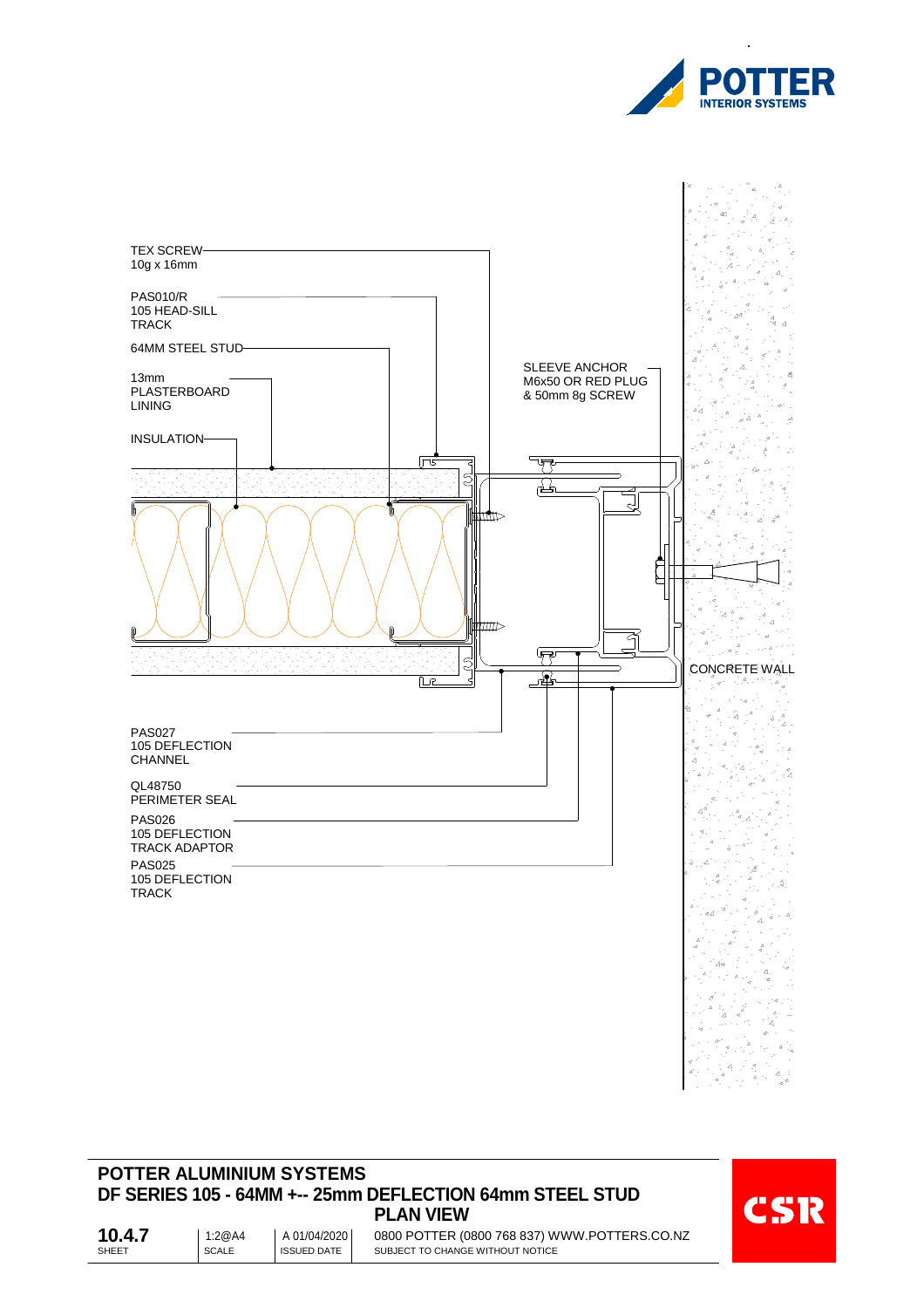



## **POTTER ALUMINIUM SYSTEMS DF SERIES 132 - 92MM +-- 25mm DEFLECTION 92mm STEEL STUD PLAN VIEW**



SHEET SCALE SCALE SHEET 0800 POTTER (0800 768 837) WWW.POTTERS.CO.NZ SUBJECT TO CHANGE WITHOUT NOTICE **10.4.8** 1:2@A4 01/04/2020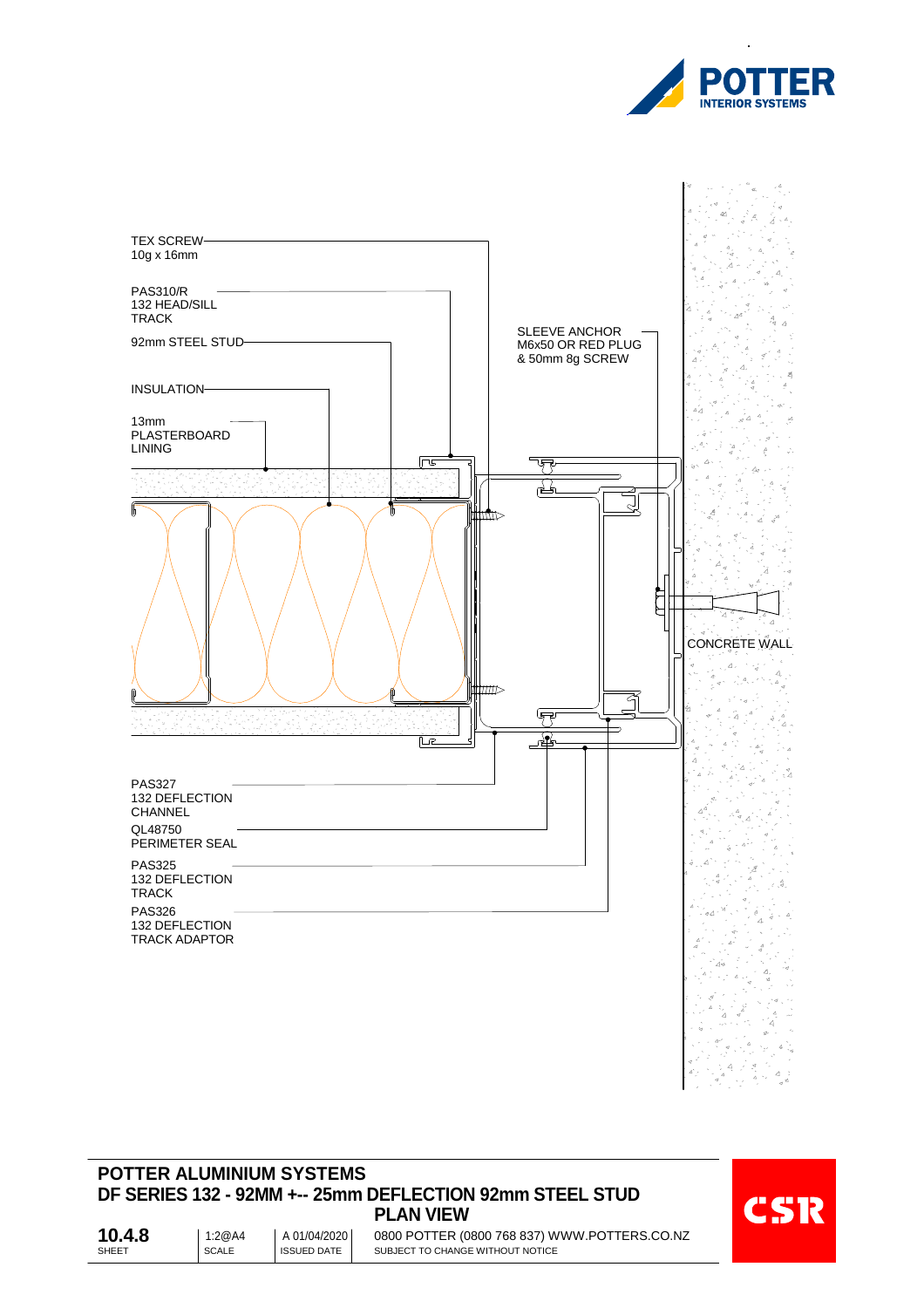



#### **POTTER ALUMINIUM SYSTEMS DF SERIES 132 - 92MM +-- 40MM DEFLECTION STEEL STUD WALL CROSS SECTION**



SHEET SCALE SCALE SHEET 0800 POTTER (0800 768 837) WWW.POTTERS.CO.NZ SUBJECT TO CHANGE WITHOUT NOTICE **10.4.9** 1:2@A4 01/04/2020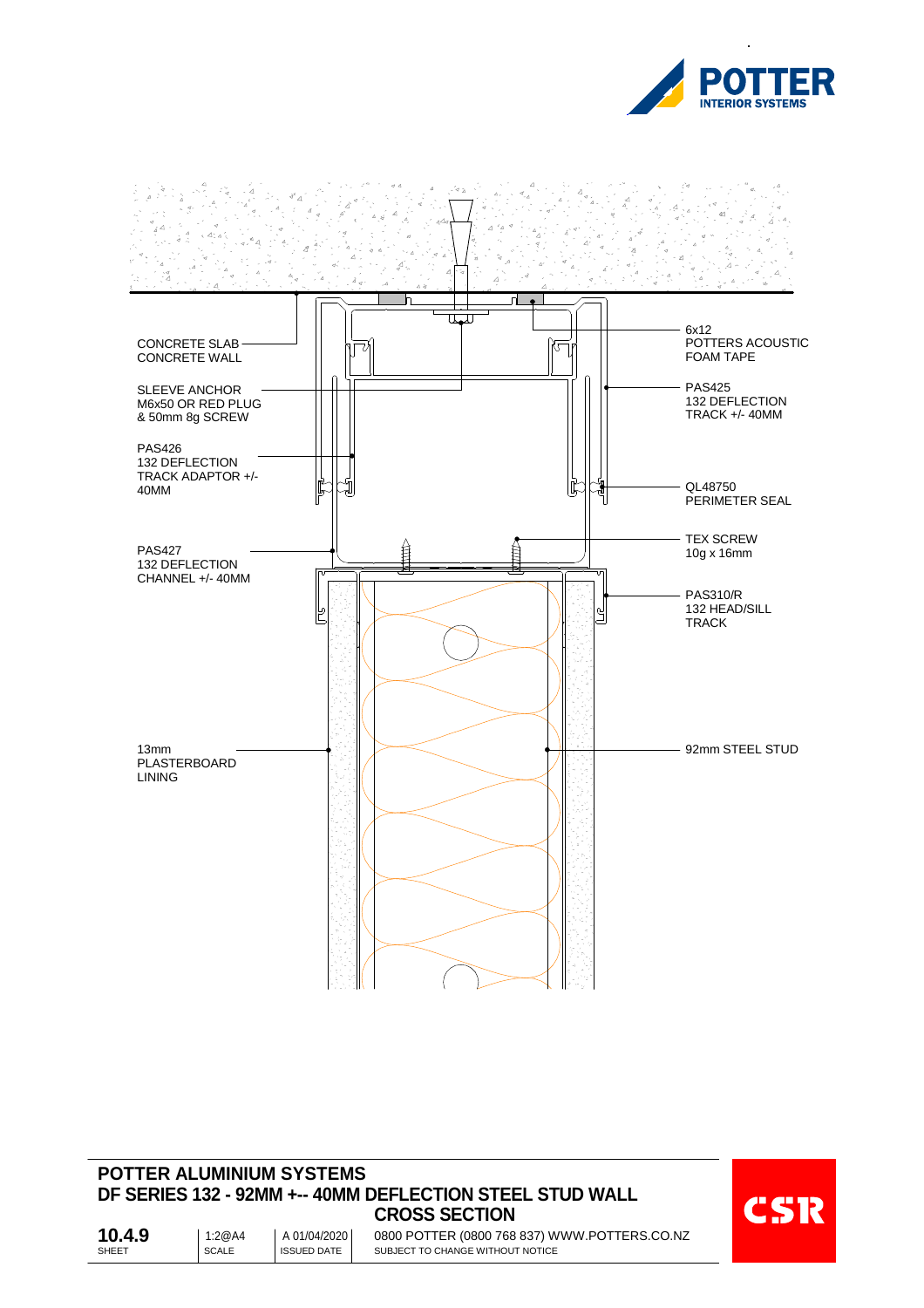



#### **POTTER ALUMINIUM SYSTEMS DF SERIES 132 - 92MM +-- 40MM DEFLECTION GLAZING CROSS SECTION**



SHEET SCALE SCALE SHEET 0800 POTTER (0800 768 837) WWW.POTTERS.CO.NZ SUBJECT TO CHANGE WITHOUT NOTICE **10.4.10** | 1:2@A4 01/04/2020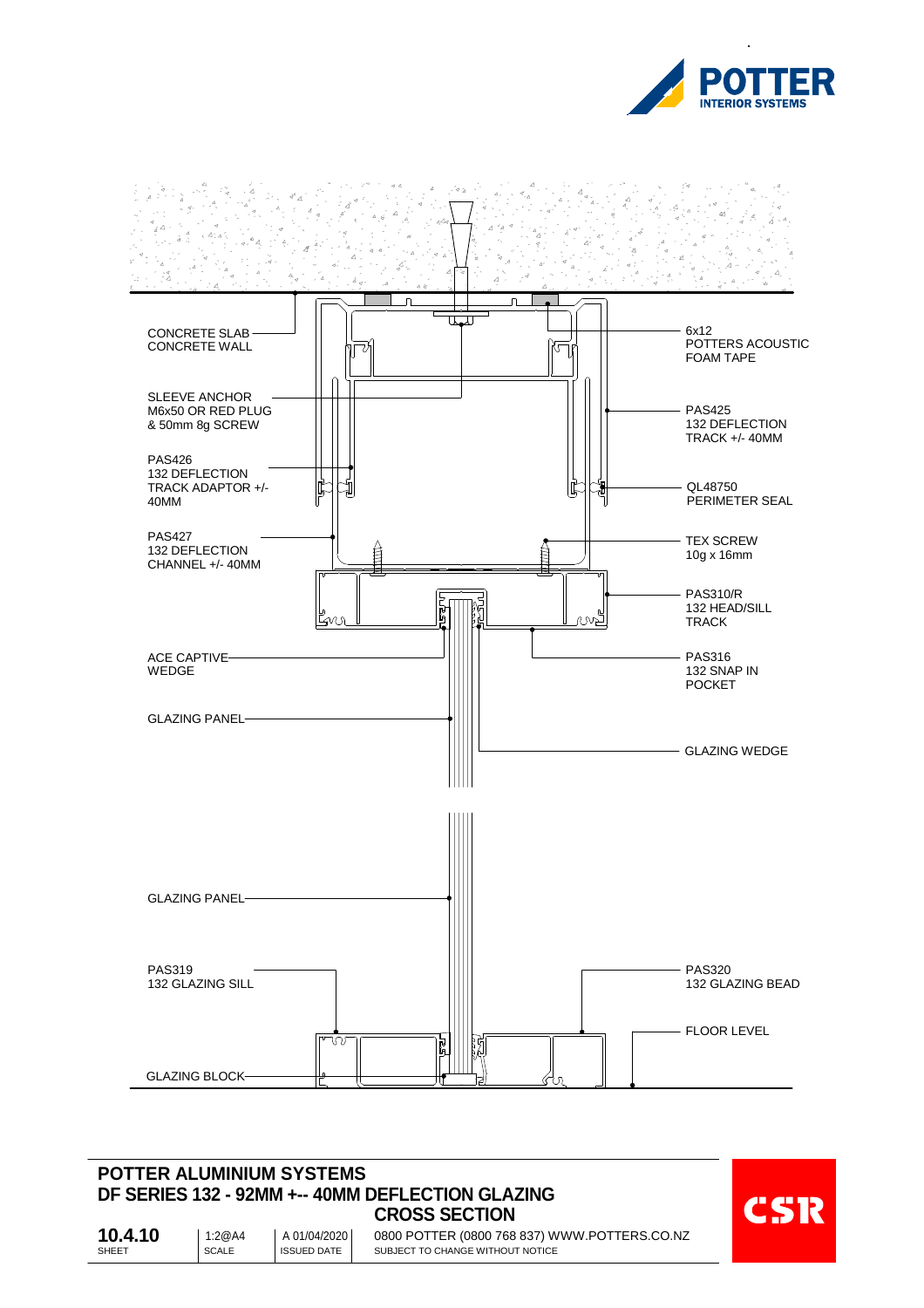



#### **POTTER ALUMINIUM SYSTEMS DF SERIES 132 - 92MM +-- 40MM DEFLECTION 92MM STEEL STUD PLAN VIEW**



SHEET SCALE SCALE SHEET 0800 POTTER (0800 768 837) WWW.POTTERS.CO.NZ SUBJECT TO CHANGE WITHOUT NOTICE **10.4.11** | 1:2@A4 01/04/2020